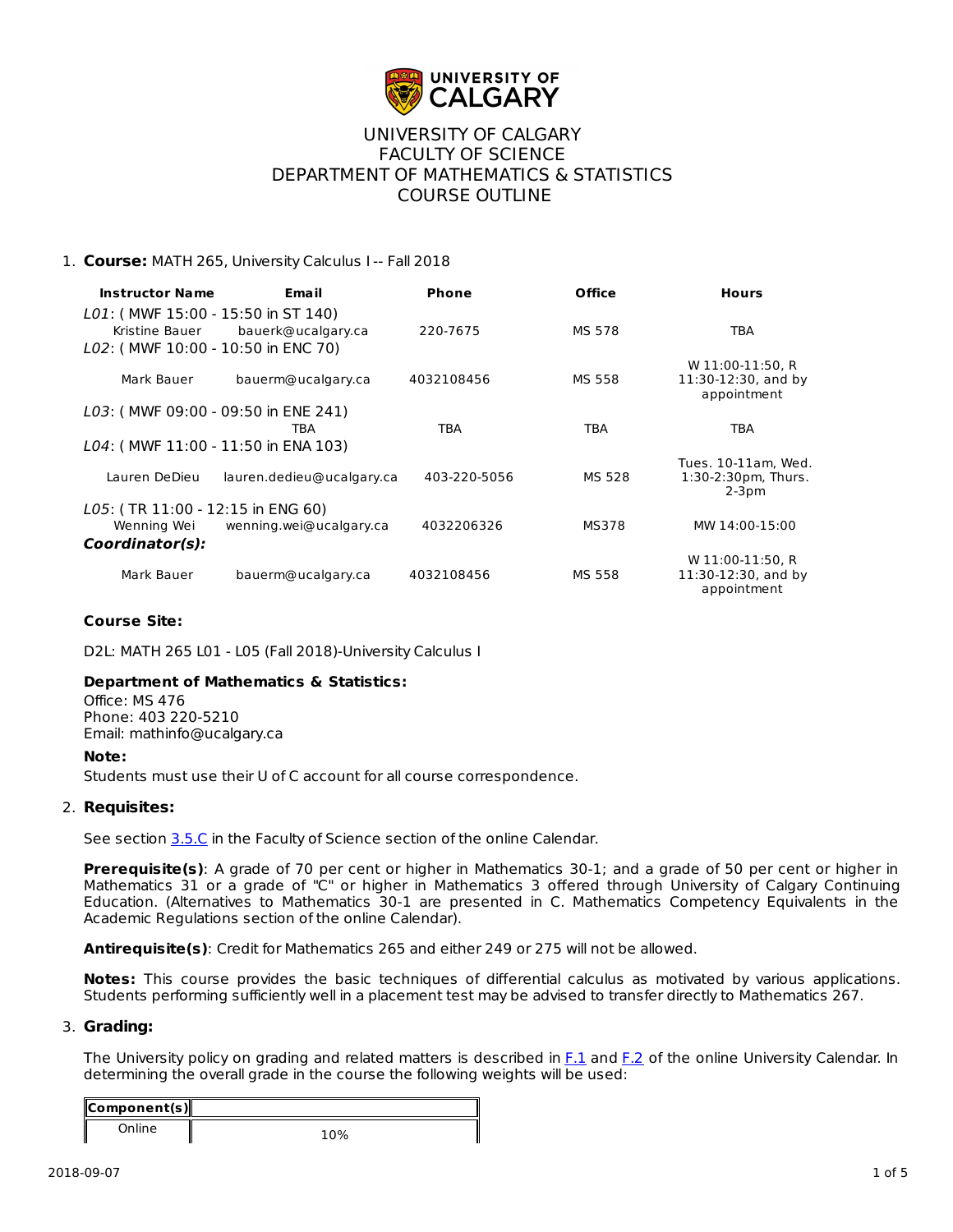| Composytent (s) | c o                                                            |
|-----------------|----------------------------------------------------------------|
| Midterm Test    | 44% (Out of Class: Friday Oct. 12 6pm &<br>Friday Nov. 23 6pm) |
| Final Exam      | 4በ%                                                            |

Each piece of work (reports, assignments, quizzes, midterm exam(s) or final examination) submitted by the student will be assigned a grade. The student's grade for each component listed above will be combined with the indicated weights to produce an overall percentage for the course, which will be used to determine the course letter grade.

The conversion between a percentage grade and letter grade is as follows.

|                           | $\mathbf{H}$   |            |      | B+  |     | D.   |      |     |     | -<br>                      |      |
|---------------------------|----------------|------------|------|-----|-----|------|------|-----|-----|----------------------------|------|
| <b>Minimum % Required</b> | $QF$ $Q$<br>-- | 88 %<br>″∩ | 84 % | 80% | 76% | 72 % | 68 % | 64% | 60% | $ -$<br>%<br>Ш<br>--<br>-- | 50 % |

This course has a registrar scheduled final exam.

If the student fails both midterms, then their maximum course grade is a D+.

If the student fails the final examination, then their maximum course grade is a  $D+$ .

This is to ensure that those students who receive a C- or better have a reasonable chance of succeeding in courses that require this course as a prerequisite .

## 4. **Missed Components of Term Work:**

The regulations of the Faculty of Science pertaining to this matter are found in the Faculty of Science area of the Calendar in [Section](http://www.ucalgary.ca/pubs/calendar/current/sc-3-6.html) 3.6. It is the student's responsibility to familiarize himself/herself/themself with these regulations. See also **[Section](http://www.ucalgary.ca/pubs/calendar/current/e-3.html) E.3** of the University Calendar.

## 5. **Scheduled out-of-class activities:**

The following out of class activities are scheduled for this course.

| <b>Activity</b> | Location                                                                                                                       | <b>Date and Time</b> | <b>Duration</b> |
|-----------------|--------------------------------------------------------------------------------------------------------------------------------|----------------------|-----------------|
|                 | Midterm ST 135, ICT 102, KNB 132, ES 162, SB 103, EDC 179, ENA 201, ST 140, ST Friday, October 12, 2018 at 6:00<br>148. ENG 60 | pm                   | 90<br>Minutes   |
|                 | Midterm ST 135, ICT 102, KNB 132, ES 162, SB 103, EDC 179, ENA 201, ST 140, ST Friday, November 23, 2018 at<br>148. ENG 60     | $6:00 \text{ pm}$    | 90<br>Minutes   |

## **REGULARLY SCHEDULED CLASSES HAVE PRECEDENCE OVER ANY OUT-OF-CLASS-TIME-**

**ACTIVITY.** If you have a conflict with the out-of-class-time-activity, please contact your course coordinator/instructor no later than **14 days prior** to the date of the out-of-class activity so that alternative arrangements may be made.

## 6. **Course Materials:**

**Required text**. Open access eBook: CLP Calculus Textbooks: CLP-I Differential Calculus and CLP-II Integral Calculus. http://www.math.ubc.ca/~CLP/

**Optional text for additional problems**: Calculus: Single and Multivariable; Hughes-Hallet et al., Wiley.

## 7. **Examination Policy:**

There are no electronic devices of any kind permitted in the examination rooms for the midterms and the final examination. This includes, but is not limited to, phones, smart watches, tablets, laptops, headphones and any bluetooth-enabled device. Failure to comply with this regulation will result in the rejection of the examination paper.

Students should also read the Calendar, [Section](http://www.ucalgary.ca/pubs/calendar/current/g.html) G, on Examinations.

## 8. **Approved Mandatory and Optional Course Supplemental Fees:**

There are no mandatory or optional course supplemental fees for this course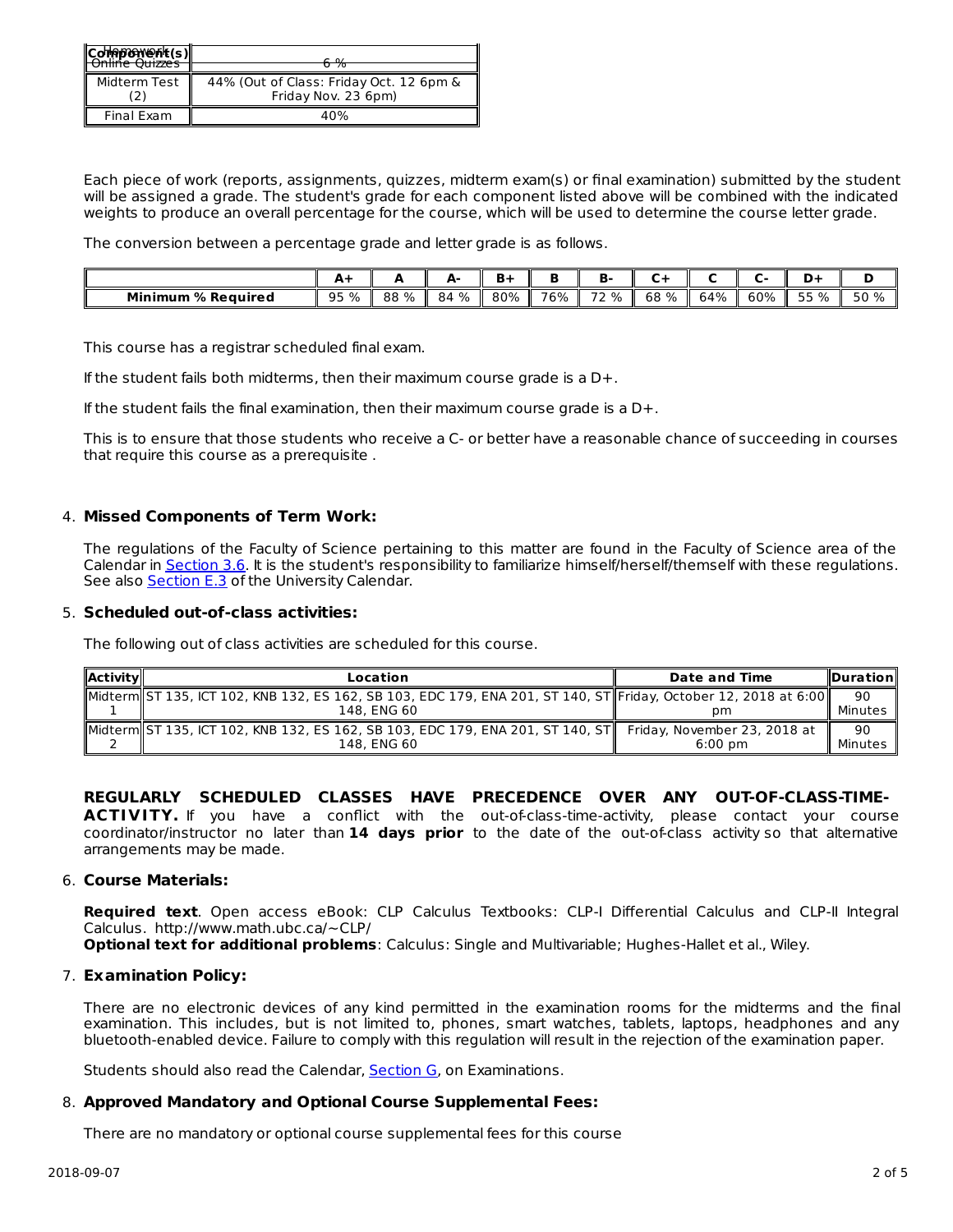## 9. **Writing across the Curriculum Statement:**

For all components of the course, in any written work, the quality of the student's writing (language, spelling, grammar, presentation etc.) can be a factor in the evaluation of the work. See also Section [E.2](http://www.ucalgary.ca/pubs/calendar/current/e-2.html) of the University Calendar.

### 10. **Human studies statement:**

Students will not participate as subjects or researchers in human studies.

See also **[Section](http://www.ucalgary.ca/pubs/calendar/current/e-5.html) E.5** of the University Calendar.

### 11. **Reappraisal of Grades:**

A student wishing a reappraisal, should first attempt to review the graded work with the Course coordinator/instructor or department offering the course.Students with sufficient academic grounds may request a reappraisal. Non-academic grounds are not relevant for grade reappraisals. Students should be aware that the grade being reappraised may be raised, lowered or remain the same. See [Section](http://www.ucalgary.ca/pubs/calendar/current/i-3.html) I.3 of the University Calendar.

- 1. **Term Work:** The student should present their rationale as effectively and as fully as possible to the Course coordinator/instructor within **15 days** of either being notified about the mark, orof the item's return to the class. If the student is not satisfied with the outcome, the student shall immediately submit the Reappraisal of Graded Term work form to the department in which the course is offered. The department will arrange for a reassessment of the work if, and only if, the student has sufficient academic grounds.See sections [I.1](http://www.ucalgary.ca/pubs/calendar/current/i-1.html) and [I.2](http://www.ucalgary.ca/pubs/calendar/current/i-2.html) of the University Calendar
- 2. **Final Exam:**The student shall submit the request to Enrolment Services. See [Section](http://www.ucalgary.ca/pubs/calendar/current/i-3.html) I.3 of the University Calendar.

## 12. **OTHER IMPORTANT INFORMATION FOR STUDENTS:**

- a. **Mental Health** The University of Calgary recognizes the pivotal role that student mental health plays in physical health, social connectedness and academic success, and aspires to create a caring and supportive campus community where individuals can freely talk about mental health and receive supports when needed. We encourage you to explore the mental health resources available throughout the university community, such as counselling, self-help resources, peer support or skills-building available through the SU Wellness Centre (Room 370, MacEwan Student Centre, Mental Health [Services](https://www.ucalgary.ca/wellnesscentre/services/mental-health-services) Website) and the Campus Mental Health Strategy website [\(Mental](http://www.ucalgary.ca/mentalhealth) Health).
- b. **SU Wellness Center:** The Students Union Wellness Centre provides health and wellness support for students including information and counselling on physical health, mental health and nutrition. For more information, see [www.ucalgary.ca/wellnesscentre](http://www.ucalgary.ca/wellnesscentre) or call [403-210-9355](tel:4032109355).
- c. **Sexual Violence:** The University of Calgary is committed to fostering a safe, productive learning environment. T h e Sexual Violence Policy [\(https://www.ucalgary.ca/policies/files/policies/sexual-violence-policy.pdf\)](https://www.ucalgary.ca/policies/files/policies/sexual-violence-policy.pdf) is a fundamental element in creating and sustaining a safer campus environment for all community members. We understand that sexual violence can undermine students' academic success and we encourage students who have experienced some form of sexual misconduct to talk to someone about their experience, so they can get the support they need. The Sexual Violence Support Advocate, Carla Bertsch, can provide confidential support and information regarding sexual violence to all members of the university community. Carla can be reached by email [\(svsa@ucalgary.ca](mailto:svsa@ucalgary.ca)) or phone at [403-220-2208](tel:4032202208) .
- d. **Misconduct:** Academic misconduct (cheating, plagiarism, or any other form) is a very serious offence that will be dealt with rigorously in all cases. A single offence may lead to disciplinary probation or suspensionor expulsion. The Faculty of Science follows a zero tolerance policy regarding dishonesty. Please read the sections of the University Calendar under [Section](http://www.ucalgary.ca/pubs/calendar/current/k.html) K. Student Misconduct to inform yourself of definitions, processes and penalties. Examples of academic misconduct may include: submitting or presenting work as if it were the student's own work when it is not; submitting or presenting work in one course which has also been submitted in another course without the instructor's permission; collaborating in whole or in part without prior agreement of the instructor; borrowing experimental values from others without the instructor's approval; falsification/ fabrication of experimental values in a report. **These are only examples**.
- e. **Assembly Points:** In case of emergency during class time, be sure to FAMILIARIZE YOURSELF with the information on **[assembly](http://www.ucalgary.ca/emergencyplan/assemblypoints) points**.
- f. **Academic Accommodation Policy:** Students needing an accommodation because of a disability or medical condition should contact Student Accessibility Services in accordance with the procedure for accommodations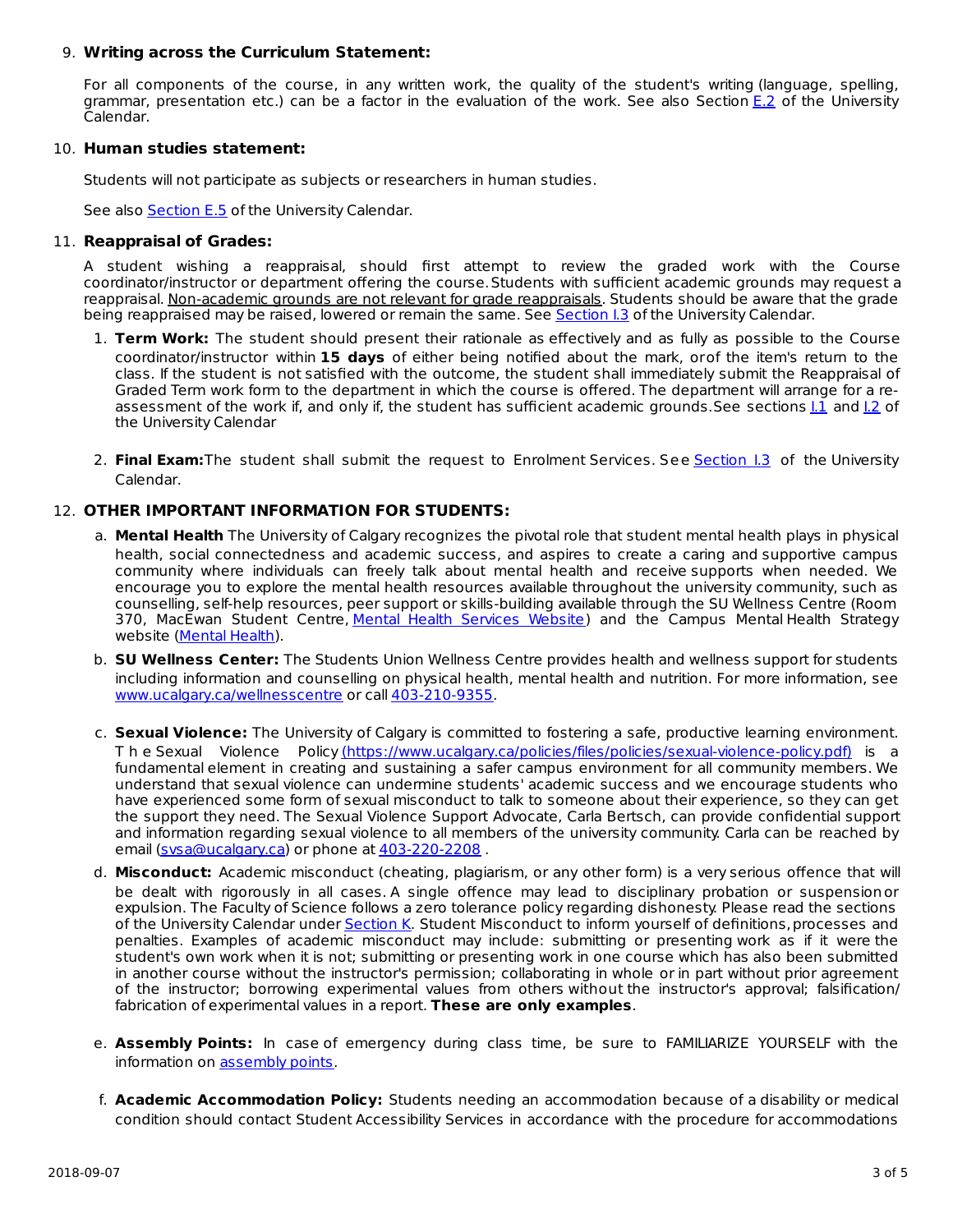for students with disabilities available at [procedure-for-accommodations-for-students-with-disabilities.pdf](http://www.ucalgary.ca/policies/files/policies/procedure-for-accommodations-for-students-with-disabilities_0.pdf).

Students needing an accommodation in relation to their coursework or to fulfill requirements for a graduate degree, based on a protected ground other than disability, should communicate this need, preferably in writing, to the Associate Head of the Department of Mathematics & Statistics, Jim Stallard by email jbstall@ucalgary.ca or phone 403-220-3953. Religious accommodation requests relating to class, test or exam scheduling or absences must be submitted no later than **14 days** prior to the date in question. See [Section](http://www.ucalgary.ca/pubs/calendar/current/e-4.html) E.4 of the University Calendar.

- g. **[Safewalk:](tel:4032205333)** Campus Security will escort individuals day or night (See the Campus [Safewalk](http://www.ucalgary.ca/security/safewalk) website). Call 403- 220-5333 for assistance. Use any campus phone, emergency phone or the yellow phones located at most parking lot pay booths.
- h. **Freedom of Information and Privacy:** This course is conducted in accordance with the Freedom of Information and Protection of Privacy Act (FOIPP). Students should identify themselves on all written work by placing their name on the front page and their ID number on each subsequent page. For more information, see Legal [Services](http://www.ucalgary.ca/legalservices/foip) website.
- i. **Student Union Information:** VP [Academic](http://www.su.ucalgary.ca/contact), Phone: [403-220-3911](tel:4032203911) Email: [suvpaca@ucalgary.ca](mailto:suvpaca@ucalgary.ca). SU Faculty Rep., Phone: [403-220-3913](tel:4032203913) Email: [sciencerep@su.ucalgary.ca](mailto:sciencerep@su.ucalgary.ca). Student Ombudsman, Email: [suvpaca@ucalgary.ca](mailto:suvpaca@ucalgary.ca).
- j. **Internet and Electronic Device Information:** Unless instructed otherwise, cell phones should be turned off during class. All communication with other individuals via laptop, tablet, smart phone or other device is prohibited during class unless specifically permitted by the instructor. Students that violate this policy may be asked to leave the classroom. Repeated violations may result in a charge of misconduct.
- k. **Surveys:** At the University of Calgary, feedback through the Universal Student Ratings of Instruction [\(USRI](http://www.ucalgary.ca/usri)) survey and the Faculty of Science Teaching Feedback form provides valuable information to help with evaluating instruction, enhancing learning and teaching, and selecting courses. Your responses make a difference please participate in these surveys.

| <b>Department Approval:</b>                                                    | Electronically Approved | <b>Date:</b> 2018-09-07 11:03 |  |  |
|--------------------------------------------------------------------------------|-------------------------|-------------------------------|--|--|
| <b>Associate Dean's Approval for</b><br>out of regular class-time<br>activity: | Electronically Approved | <b>Date:</b> 2018-09-07 12:02 |  |  |

# **Course Outcomes**

- use the language and notion of differential calculus, and apply the key concepts to compute derivatives of functions of a real variable.
- explore the relationship between key calculus concepts and their geometric representation, and seek to apply calculus techniques to a wide variety of practical problems.
- recognize that not only the technology can be used to achieve some desired results; but also it has limitations.
- Mathematical Literacy This includes the fluent reading, manipulation, and graphic 5. interpretation of algebraic expressions and functions.
- The concept of Limit Students will gain an intuition of the concept of limit, and acquire a basic 6. level of mathematical literacy on limits and their computations.
- The concept of Derivative Students will be to associate the concept of differentiation with 7. rates of change, and they will be able to compute and manipulate derivatives.
- Applications of Derivatives Students will be able to analyze the shape of functions through their derivatives. Students will use derivatives to solve a variety of applied problems, including 8. optimization problems.
- The Riemann Integral Students will explore the process of estimating areas under a curve, develop the notion of integral, and compute basic integrals. Students will be able to demonstrate the fundamental relations between the